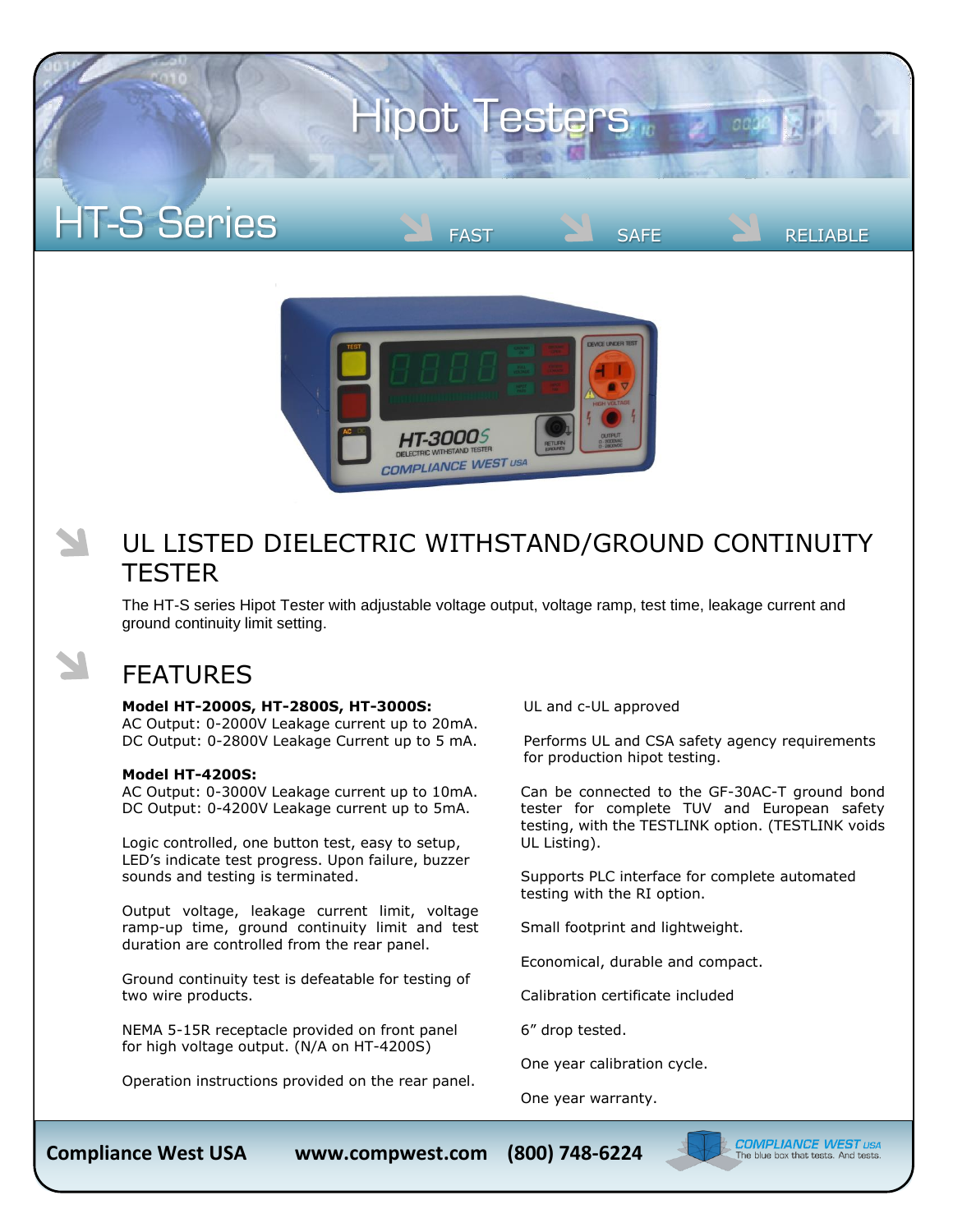|                                                | <b>HT-S Series</b>                                                                                                                                                                                                                                                                                         | <b>FAST</b><br><b>SAFE</b><br><b>RELIABLE</b>                                                                                                                                                                                                                                                                                                                                                                                             |
|------------------------------------------------|------------------------------------------------------------------------------------------------------------------------------------------------------------------------------------------------------------------------------------------------------------------------------------------------------------|-------------------------------------------------------------------------------------------------------------------------------------------------------------------------------------------------------------------------------------------------------------------------------------------------------------------------------------------------------------------------------------------------------------------------------------------|
| <b>HT-2000</b> 5<br><b>COMPLIANCE WEST USI</b> |                                                                                                                                                                                                                                                                                                            | HT-42005<br>HT-28005<br><b>COMPLIANCE WEST US</b><br><b>COMPLIANCE WEST USA</b>                                                                                                                                                                                                                                                                                                                                                           |
|                                                | <b>Specifications</b>                                                                                                                                                                                                                                                                                      |                                                                                                                                                                                                                                                                                                                                                                                                                                           |
|                                                |                                                                                                                                                                                                                                                                                                            |                                                                                                                                                                                                                                                                                                                                                                                                                                           |
| <b>HT-2000S</b>                                | Voltage Test Type:<br>Maximum Output Voltage:<br>Maximum Leakage Current:<br>Leakage Current Adjustment:                                                                                                                                                                                                   | <b>AC</b><br>2000 VAC<br>20mA AC<br>1-20mA AC, increments of 0.1 mA                                                                                                                                                                                                                                                                                                                                                                       |
| <b>HT-2800S</b>                                | Voltage Test Type:<br>Maximum Output Voltage:<br>Maximum Leakage Current:<br>Leakage Current Adjustment:                                                                                                                                                                                                   | DC<br>2800 VDC<br>5mA AC<br>1-5 mA DC, increments of 0.1 mA                                                                                                                                                                                                                                                                                                                                                                               |
| <b>HT-3000S</b>                                | Voltage Test Type:<br>Maximum Output Voltage:<br>Maximum Leakage Current:<br>Leakage Current Adjustment:                                                                                                                                                                                                   | AC/DC<br>2000VAC / 2800VDC<br>20mA AC / 5mA DC<br>1-20mA AC / 1-5mA DC, increments of 0.1 mA                                                                                                                                                                                                                                                                                                                                              |
| <b>HT-4200S</b>                                | Voltage Test Type:<br>Maximum Output Voltage:<br>Maximum Leakage Current:<br>Leakage Current Adjustment:                                                                                                                                                                                                   | AC/DC<br>3000VAC / 4200VDC<br>10mA AC / 5mA DC<br>1-10mA AC / 1-5 mA DC, increments of 0.1 mA                                                                                                                                                                                                                                                                                                                                             |
| <b>All Models</b>                              | Input Voltage:<br>Frequency:<br>Fuse:<br>Breakdown Detect:<br>Transformer Power:<br>Leakage Current Detect:<br>Ramp Time Range:<br>Test Time Range:<br>Discharge Time:<br>Display:<br>Voltage Meter Accuracy:<br>Leakage Accuracy:<br><b>Ground Continuity:</b><br>Duty Cycle:<br>Pass/Fail Repeatability: | <b>120 VAC</b><br>60 Hz<br>120/230 VAC 2 A Slow Blow<br>Independent High Frequency Circuit (50 KHz - 500 KHz)<br>< 500 VA<br>Independent Low Frequency Circuit<br>1 - 5 Seconds<br>$1 - 60$ seconds<br><7ms for AC<br><1.3s for Max DC at Open Circuit<br>4 Digits LED Display<br>± 2%<br>$± 0.1$ mA<br>$0.08\Omega$ - 1.50 $\Omega$ increments of $0.01\Omega$<br>Defeatable<br>Min. Current: 100mA<br>± 0.02Ω Accuracy<br>100 %<br>± 3% |
|                                                | <b>Operation Temperature:</b><br>Relative Humidity Range:                                                                                                                                                                                                                                                  | $15 - 40 °C$<br>0 - 90 % Non-Condensing                                                                                                                                                                                                                                                                                                                                                                                                   |

**650 Gateway Center Way, Suite D. San Diego, CA 92102 USA Toll Free: (800) 748-6224 Phone: (619) 878-9696**